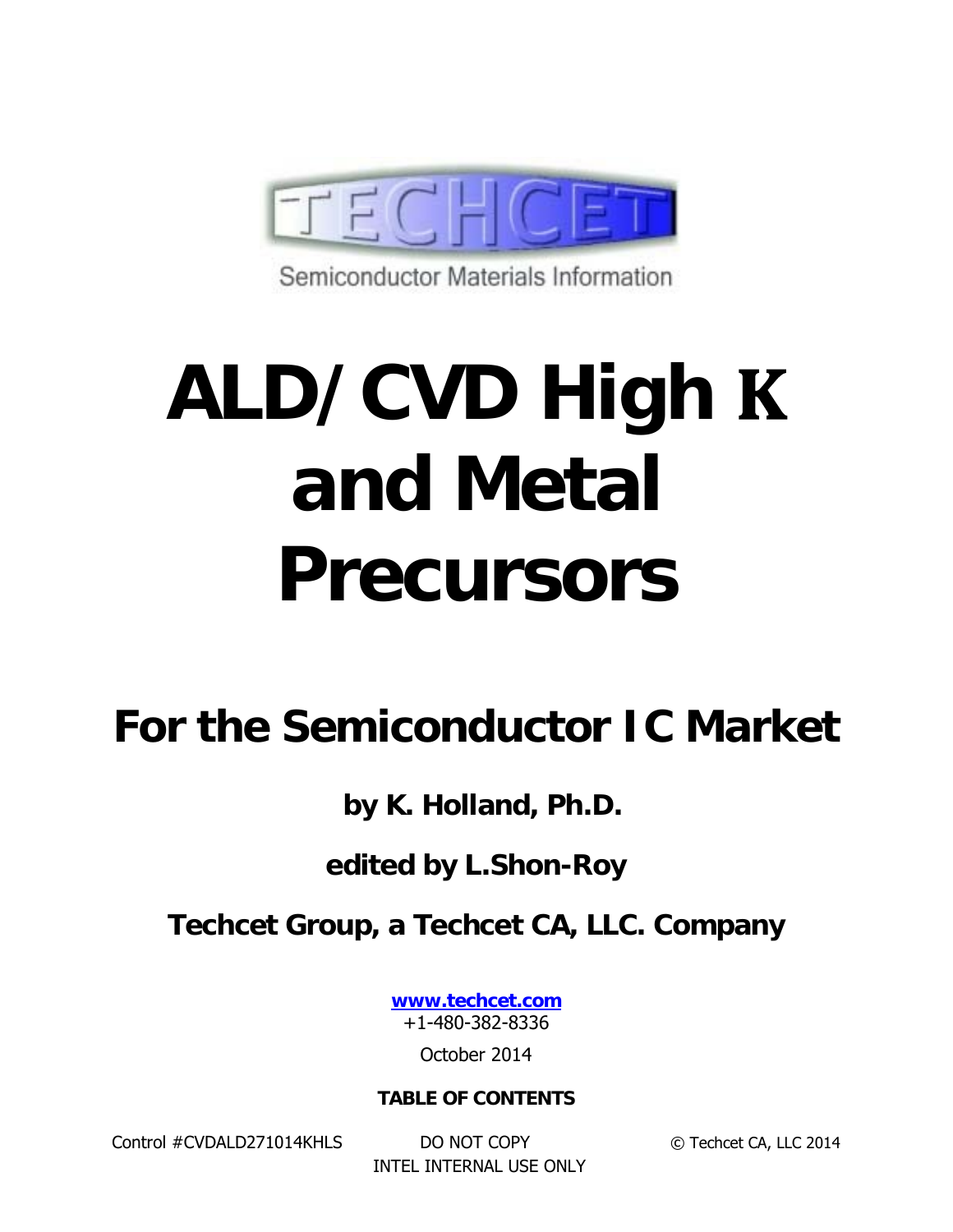| 1              |                                                                                                                                                                                                             |  |
|----------------|-------------------------------------------------------------------------------------------------------------------------------------------------------------------------------------------------------------|--|
| $\overline{2}$ | 2.4 Implication of Device Evolution to IC Fabs, Processes and Materials 17<br>2.6 Forecast of Wafer Starts by Nodes and Product Mixes by Year 29                                                            |  |
| 3              | 3.2 Front End of Line Organometallic Precursor Overview (Gate and Capacitors) 35                                                                                                                            |  |
| $\overline{4}$ |                                                                                                                                                                                                             |  |
| 5              | 5.2 Metal Plugs and Interconnect Materials CVD/ALD Metals Forecast  54<br>5.3 Alternative Barrier, Interconnect and Capping Materials  55<br>5.3.2 Atomic Layer Deposition Development for Barrier Films 57 |  |
| 6              |                                                                                                                                                                                                             |  |
| 7              | ORGANOMETALLIC PRECURSORS TOTAL MARKET SUMMARY AND MARKET                                                                                                                                                   |  |
|                | ALD/CVD High k Metal Precursors October 2014<br>DO NOT COPY<br>Page 2 (of 76)                                                                                                                               |  |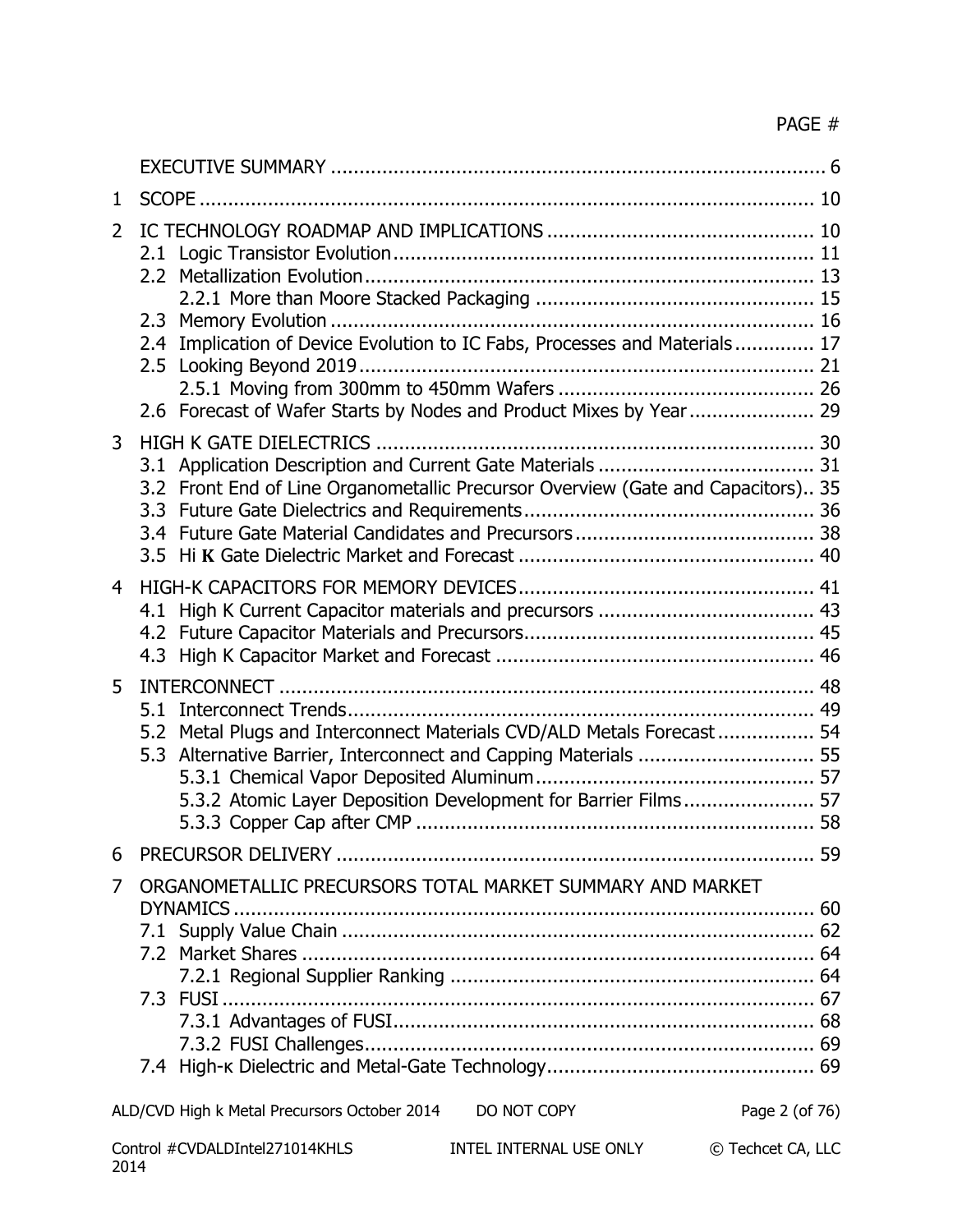### **Appendix**

#### **List of Figures**

|      |                                              | Figure 1: Comparison of Planar and 3D (TriGate/FinFET) CMOS Transistor. (A) Planar,   |                   |
|------|----------------------------------------------|---------------------------------------------------------------------------------------|-------------------|
|      |                                              |                                                                                       |                   |
|      |                                              |                                                                                       |                   |
|      |                                              |                                                                                       |                   |
|      |                                              | Figure 5. 22nm FinFET Metal Gate Electrode Materials (ref. Chipworks ASMC 2014)  19   |                   |
|      |                                              |                                                                                       |                   |
|      |                                              | Figure 7: Forecast Silicon Shipment Trends by Node and Product Type                   |                   |
|      |                                              |                                                                                       |                   |
|      |                                              | Figure 9: Device with Gate First High-k Gate Dielectric Structure  33                 |                   |
|      |                                              | Figure 10: High-K Gate Dielectric & Metal Electrode Precursor Forecast (Logic & DRAM) |                   |
|      |                                              |                                                                                       |                   |
|      |                                              |                                                                                       |                   |
|      |                                              |                                                                                       |                   |
|      | ALD/CVD High k Metal Precursors October 2014 | DO NOT COPY                                                                           | Page 3 (of 76)    |
| 2014 | Control #CVDALDIntel271014KHLS               | INTEL INTERNAL USE ONLY                                                               | © Techcet CA, LLC |